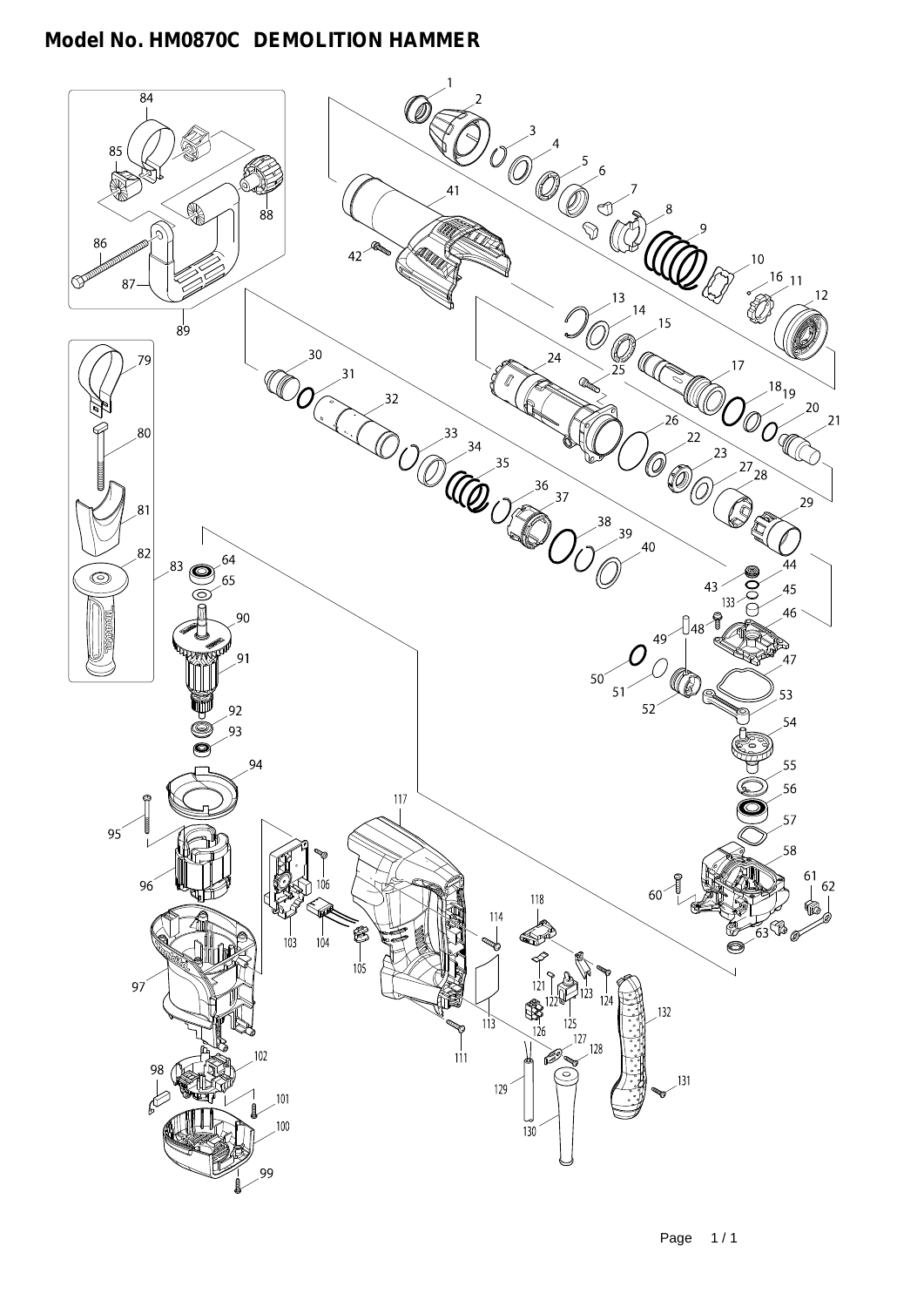| Item    | Parts No. | <b>Description</b>             | I/C     | QTY            | N/O     | Opt. 1 | Opt. 2 | <b>NOTE</b> |
|---------|-----------|--------------------------------|---------|----------------|---------|--------|--------|-------------|
| 001     | 286287-0  | <b>TOOL HOLDER CAP</b>         |         | $\mathbf{1}$   |         | 100    |        |             |
| 002     | 451432-8  | <b>CHUCK COVER</b>             |         | $\mathbf{1}$   |         | 100    |        |             |
| 003     | 231984-3  | RING SPRING 25                 |         | $\mathbf{1}$   |         | 100    |        |             |
| 004     | 267272-2  | FLAT WASHER 28                 |         | $\mathbf{1}$   |         | 100    |        |             |
| 005     | 424261-2  | <b>RUBBER RING 28</b>          |         | $\mathbf{1}$   |         | 100    |        |             |
| 006     | 331659-5  | <b>CHUCK RING</b>              |         | $\mathbf{1}$   |         | 100    |        |             |
| 007     | 310108-5  | <b>TOOL RETAINER</b>           |         | $\overline{2}$ |         | 100    |        |             |
| 008     | 345360-6  | <b>SPRING GUIDE</b>            |         | $\mathbf{1}$   | $\star$ | 100    |        |             |
| $008-1$ | 346677-0  | <b>SPRING GUIDE</b>            | $\,<\,$ | $\mathbf{1}$   |         | 100    |        |             |
| 009     | 233387-7  | <b>COMPRESSION SPRING 52</b>   |         | 1              |         | 100    |        |             |
| 010     | 346141-1  | <b>PLATE</b>                   |         | $\mathbf{1}$   |         | 100    |        |             |
| 011     | 310145-9  | <b>LOCK RING</b>               |         | $\mathbf{1}$   |         | 100    |        |             |
| 012     | 451433-6  | <b>CHANGE RING</b>             |         | $\mathbf{1}$   |         | 100    |        |             |
| 013     | 257960-9  | RETAINING RING(INT) ROUND R-42 |         | $\mathbf{1}$   |         | 100    |        |             |
| 014     | 267273-0  | FLAT WASHER 29                 |         | $\mathbf{1}$   |         | 100    |        |             |
| 015     | 424261-2  | <b>RUBBER RING 28</b>          |         | $\mathbf{1}$   |         | 100    |        |             |
| 016     | 216002-8  | STEEL BALL 4.8                 |         | 4              |         | 100    |        |             |
| 017     | 324387-9  | <b>TOOL HOLDER</b>             |         | $\mathbf{1}$   |         | 100    |        |             |
| 018     | 213527-3  | O RING 38                      |         | $\mathbf{1}$   |         | 100    |        |             |
| 019     | 213431-6  | <b>FLUORIDE RING 28</b>        |         | $\mathbf{1}$   |         | 100    |        |             |
| 020     | 213394-6  | O RING 23                      |         | 1              |         | 100    |        |             |
| 021     | 324389-5  | <b>IMPACT BOLT</b>             |         | $\mathbf{1}$   |         | 100    |        |             |
| 022     | 325732-1  | <b>RING 20</b>                 |         | $\mathbf{1}$   |         | 100    |        |             |
| 023     | 424245-0  | RUBBER RING 20                 |         | $\mathbf{1}$   |         | 100    |        |             |
| 024     | 318512-2  | <b>BARREL</b>                  |         | $\mathbf{1}$   |         | 100    |        |             |
| 025     | 922341-3  | HEX. SOCKET HEAD BOLT M6X25    |         | 4              |         | 100    |        |             |
| 026     | 213656-2  | O RING 53                      |         | $\mathbf{1}$   |         | 100    |        |             |
| 027     | 267407-5  | FLAT WASHER 23                 |         | $\mathbf{1}$   |         | 100    |        |             |
| 028     | 451639-6  | <b>GUIDE RING</b>              |         | 1              |         | 100    |        |             |
| 029     | 450098-1  | <b>SLIDE SLEEVE</b>            |         | $\mathbf{1}$   |         | 100    |        |             |
| 030     | 324388-7  | <b>STRIKER</b>                 |         | $\mathbf{1}$   |         | 100    |        |             |
| 031     | 213958-6  | O RING 24                      |         | $\mathbf{1}$   |         | 100    |        |             |
| 032     | 331658-7  | CYLINDER 32                    |         | $\mathbf{1}$   |         | 100    |        |             |
| 033     | 233927-1  | RING SPRING 34                 |         | $\mathbf{1}$   |         | 100    |        |             |
| 034     | 331660-0  | <b>RING 36</b>                 |         | $\mathbf{1}$   |         | 100    |        |             |
| 035     | 233386-9  | <b>COMPRESSION SPRING 37</b>   |         | $\mathbf{1}$   |         | 100    |        |             |
| 036     | 233927-1  | RING SPRING 34                 |         | $\mathbf{1}$   |         | 100    |        |             |
| 037     | 317719-7  | <b>CYLINDER GUIDE</b>          |         | $\mathbf{1}$   |         | 100    |        |             |
| 038     | 213611-4  | O RING 46                      |         | $\mathbf{1}$   |         | 100    |        |             |
| 039     | 233927-1  | RING SPRING 34                 |         | $\mathbf{1}$   |         | 100    |        |             |
| 040     | 267079-6  | FLAT WASHER 34                 |         | $\mathbf{1}$   |         | 100    |        |             |
| 041     | 451444-1  | <b>HOUSING COVER</b>           |         | $\mathbf{1}$   |         | 100    |        |             |
| 042     | 922243-3  | HEX. SOCKET HEAD BOLT M5X25    |         | $\mathbf{1}$   |         | 100    |        |             |
| 043     | 419988-7  | <b>FILTER CAP</b>              |         | $\mathbf{1}$   |         | 100    |        |             |
| 044     | 213218-6  | O RING 16                      |         | $\mathbf{1}$   |         | 100    |        |             |
| 045     | 443129-3  | <b>FILTER</b>                  |         | $\mathbf{1}$   |         | 100    |        |             |
| 046     | 451434-4  | <b>CRANK CAP</b>               |         | $\mathbf{1}$   |         | 100    |        |             |
| 047     | 424244-2  | <b>SEAL RING</b>               |         | 1              |         | 100    |        |             |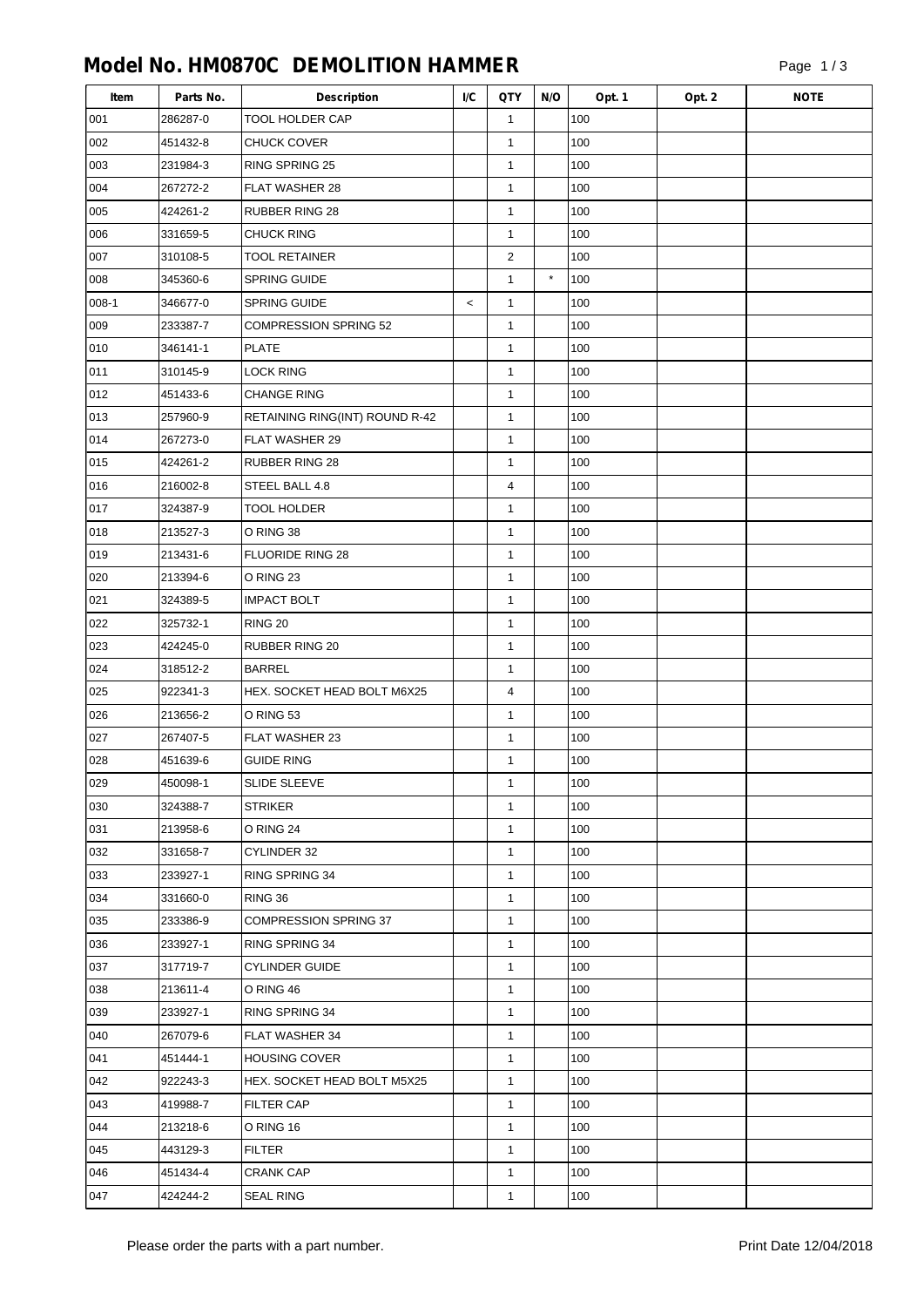| Item            | Parts No. | <b>Description</b>            | I/C   | QTY            | N/O      | Opt. 1 | Opt. 2 | <b>NOTE</b> |
|-----------------|-----------|-------------------------------|-------|----------------|----------|--------|--------|-------------|
| 048             | 911233-1  | PAN HEAD SCREW M5X20          |       | 4              |          | 100    |        |             |
| 049             | 268104-6  | PIN <sub>8</sub>              |       | 1              |          | 100    |        |             |
| 050             | 213958-6  | O RING 24                     |       | $\mathbf{1}$   |          | 100    |        |             |
| 051             | 213432-4  | O RING 26                     |       | 1              |          | 100    |        |             |
| 052             | 418349-8  | <b>PISTON</b>                 |       | $\mathbf{1}$   |          | 100    |        |             |
| 053             | 418350-3  | CONNECTING ROD                |       | $\mathbf{1}$   |          | 100    |        |             |
| 054             | 325735-5  | <b>CRANK SHAFT 17</b>         |       | $\mathbf{1}$   |          | 100    |        |             |
| 055             | 962157-4  | RETAINING RING R-40           |       | 1              |          | 100    |        |             |
| 056             | 211281-3  | BALL BEARING 6203LLU          |       | $\mathbf{1}$   | $\star$  | 100    |        |             |
| 056-1           | 211490-4  | BALL BEARING 6203LLU          | O     | $\mathbf{1}$   |          | 100    |        |             |
| 057             | 267825-7  | WAVE WASHER 30                |       | 1              |          | 100    |        |             |
| 058             | 140206-9  | <b>CRANK HOUSING COMPLETE</b> |       | $\mathbf{1}$   |          | 100    |        |             |
| 060             | 266041-8  | TAPPING SCREW 5X25            |       | 4              |          | 100    |        |             |
| 061             | 419008-7  | <b>FIX GUIDE</b>              |       | 2              |          | 100    |        |             |
| 062             | 423345-3  | <b>CUSHION PLATE</b>          |       | $\mathbf{1}$   |          | 100    |        |             |
| 063             | 213133-4  | OIL SEAL 12                   |       | $\mathbf{1}$   | $^\star$ | 100    |        |             |
| 063-1           | 213678-2  | OIL SEAL 12                   | O     | $\mathbf{1}$   |          | 100    |        |             |
| 064             | 211106-1  | <b>BALL BEARING 6201LLB</b>   |       | $\mathbf{1}$   |          | 100    |        |             |
| 065             | 253759-0  | <b>FLAT WASHER 12</b>         |       | 1              |          | 100    |        |             |
| 084             | 152620-7  | SIDE HANDLE BASE 60 COMPLETE  |       | $\mathbf{1}$   |          | 100    |        |             |
| 085             | 417002-3  | SIDE HANDLE CAM               |       | $\overline{2}$ |          | 100    |        |             |
| 086             | 265439-6  | HEX. BOLT M8X150              |       | $\mathbf{1}$   |          | 100    |        |             |
| 087             | 417003-1  | SIDE HANDLE                   |       | $\mathbf{1}$   |          | 100    |        |             |
| 088             | 252640-2  | WING NUT M8                   |       | 1              |          | 100    |        |             |
| 089             | 134909-5  | SIDE HANDLE ASS'Y             |       | $\mathbf{1}$   |          | 100    |        |             |
| D <sub>10</sub> |           | INC. 84-88                    |       |                |          |        |        |             |
| 090             | 240119-5  | <b>FAN 76</b>                 |       | $\mathbf{1}$   |          | 100    |        |             |
| D <sub>10</sub> |           | INC. 90,92,93                 |       |                |          |        |        |             |
| 091A            | 513791-9  | ARMATURE ASSEMBLY 115V        |       | $\mathbf{1}$   |          | 100    |        |             |
| 091B            | 513793-5  | ARMATURE ASSEMBLY 220-240V    |       | 1              |          | 100    |        |             |
| 092             | 681650-6  | <b>INSULATION WASHER</b>      |       | $\mathbf{1}$   |          | 100    |        |             |
| 093             | 210005-4  | <b>BALL BEARING 608DDW</b>    |       | 1              |          | 100    |        |             |
| 094             | 451438-6  | <b>BAFFLE PLATE</b>           |       | $\mathbf{1}$   |          | 100    |        |             |
| 095             | 266095-5  | <b>TAPPING SCREW 5X55</b>     |       | 2              |          | 100    |        |             |
| 096A            | 625756-0  | FIELD 115V                    |       | $\mathbf{1}$   |          | 152    |        |             |
| 096B            | 625764-1  | FIELD 240V                    |       | $\mathbf{1}$   |          | 152    |        |             |
| 097             | 451423-9  | <b>MOTOR HOUSING</b>          |       | 1              |          | 100    |        |             |
| 098             | 194160-9  | CARBON BRUSH CB-350           |       | $\mathbf{1}$   |          | 100    |        |             |
| 099             | 265995-6  | TAPPING SCREW 4X18            |       | $\overline{2}$ |          | 100    |        |             |
| 100             | 451442-5  | <b>REAR COVER</b>             |       | $\mathbf{1}$   |          | 100    |        |             |
| 101             | 265995-6  | TAPPING SCREW 4X18            |       | 4              |          | 100    |        |             |
| 102             | 638674-3  | <b>BRUSH HOLDER UNIT</b>      |       | $\mathbf{1}$   |          | 100    |        |             |
| 103A            | 631929-5  | CONTROLLER                    |       | $\mathbf{1}$   |          | 100    |        |             |
| 103B            | 631930-0  | <b>CONTROLLER</b>             |       | $\mathbf{1}$   |          | 100    |        |             |
| 104             | 638675-1  | LEAD UNIT                     |       | 1              |          | 100    |        |             |
| 105             | 451428-9  | LENS                          |       | $\mathbf{1}$   |          | 100    |        |             |
| 106             | 266192-7  | <b>TAPPING SCREW 4X14</b>     |       | 2              | $\star$  | 100    |        |             |
| 106-1           | 266901-4  | TAPPING SCREW 4X14            | $\,<$ | $\overline{2}$ |          |        |        |             |